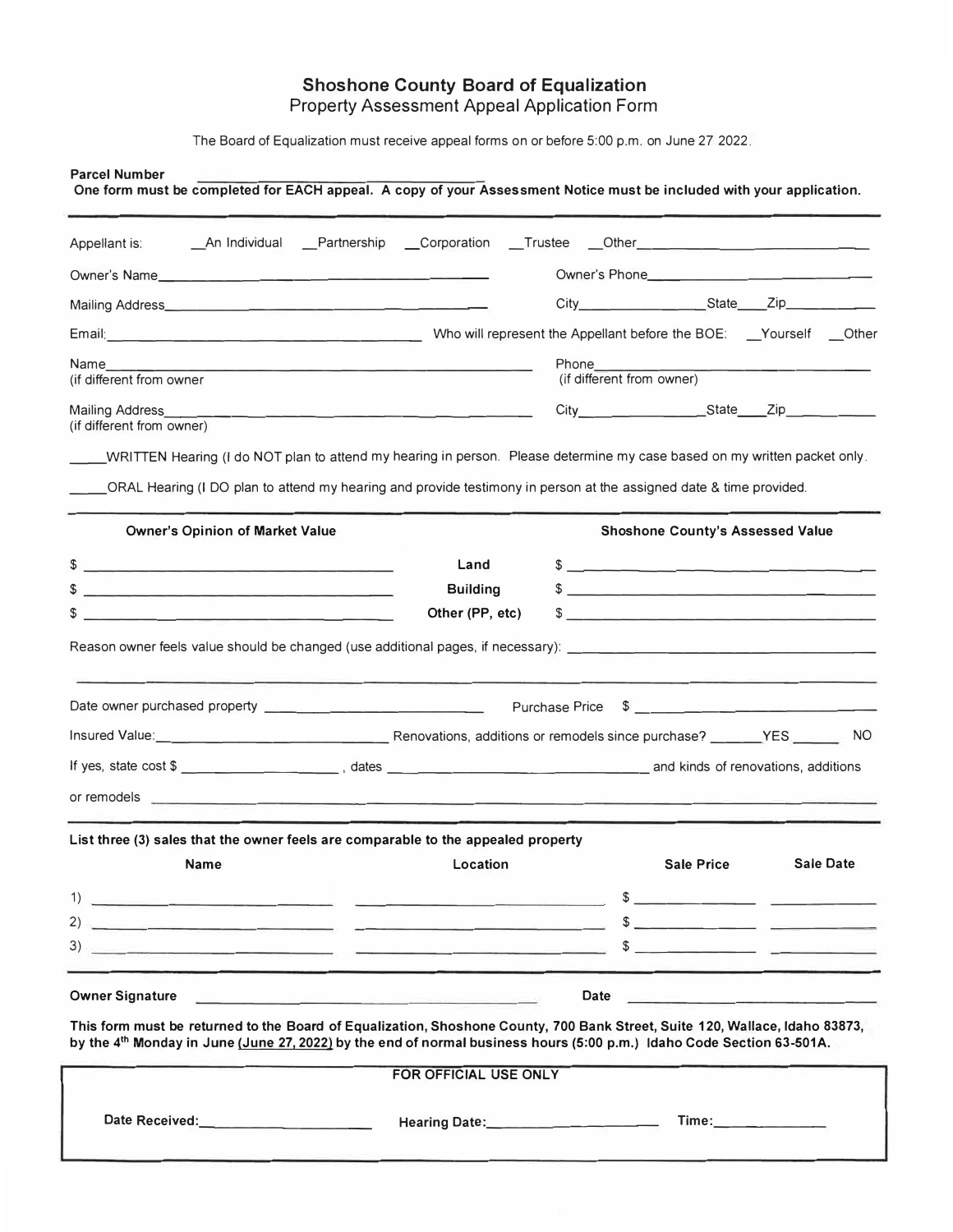# **How to File a Property Value Appeal - Checklist**

### **STEP ONE:** Have you spoken with the Assessor?

□

□

If you have questions about how your property was assessed or disagree with the assessed value, the first step is to contact the Assessor's Office. An explanation will be offered that may answer your concerns, or you might be able to provide additional information to the Assessor which could impact your property valuation. The Assessor's Office can be reached at (208) 752-1202.

#### **STEP TWO: Submit appeal packet on or before June 27, 2022 at 5:00 p.m.**

'\

Pursuant to Idaho Code 63-501, the appeal packet must be completed in its entirety and received in the Shoshone County Commissioners Office no later than 5:00 p.m. on June 27, 2022. Appeals must be filed on the form provided. **Provide one (1) original packet along with four (4) copies** - **total of five (5) sets.** 

A separate appeal form must be submitted for each individual parcel thatyou own. All appeals must be delivered (via mail or in person) to the Board of Equalization office by 5:00 p.m. on Monday, June 27, 2022. Please mail or deliver you application to:

### Shoshone County Board of Equalization 700 Bank Street, Suite 120 Wallace, Idaho 83873

Your application packet must include **ALL** of the following documentation: A separate application must be completed for each parcel you wish to appeal.

 $\Box$  How to File Appeal Checklist

 $\Box$  Original Appeal Form – included in this packet

 $\square$  Supporting Documentation, which may include the following:

\*Sales Contracts and/or Closing Statements

\*An appraisal by a licensed appraiser

\*Statements and/or photos that describe unique characteristics of your property \*Any other information pertaining to the market value of your property

D Copy of Assessment Notice (sent to you by the Assessor - **REQUIRED)** 

## **D** STEP THREE: The Appeal Hearing

## **(Date and time of hearing will be assigned by Board of Equalization staff.) Due to time constraints imposed by Idaho Code, your appeal date and time are not subject to choice or change.**

Choose what kind of hearing you would like:

□ WRITTEN HEARING: (If you cannot appear in person and want the BOE to consider your appeal based on the documents that you attach to your application.) I do NOT plan to attend my hearing in person. Please determine my case based on my written application. Your appeal will be considered no later than the second Monday in July pursuant to Idaho Code 63-501. You will be notified by mail.

 $\square$  ORAL HEARING: (If you want to attend your property value hearing and testify.) I DO plan to attend my hearing and provide testimony in person at the assigned ate & time provided.